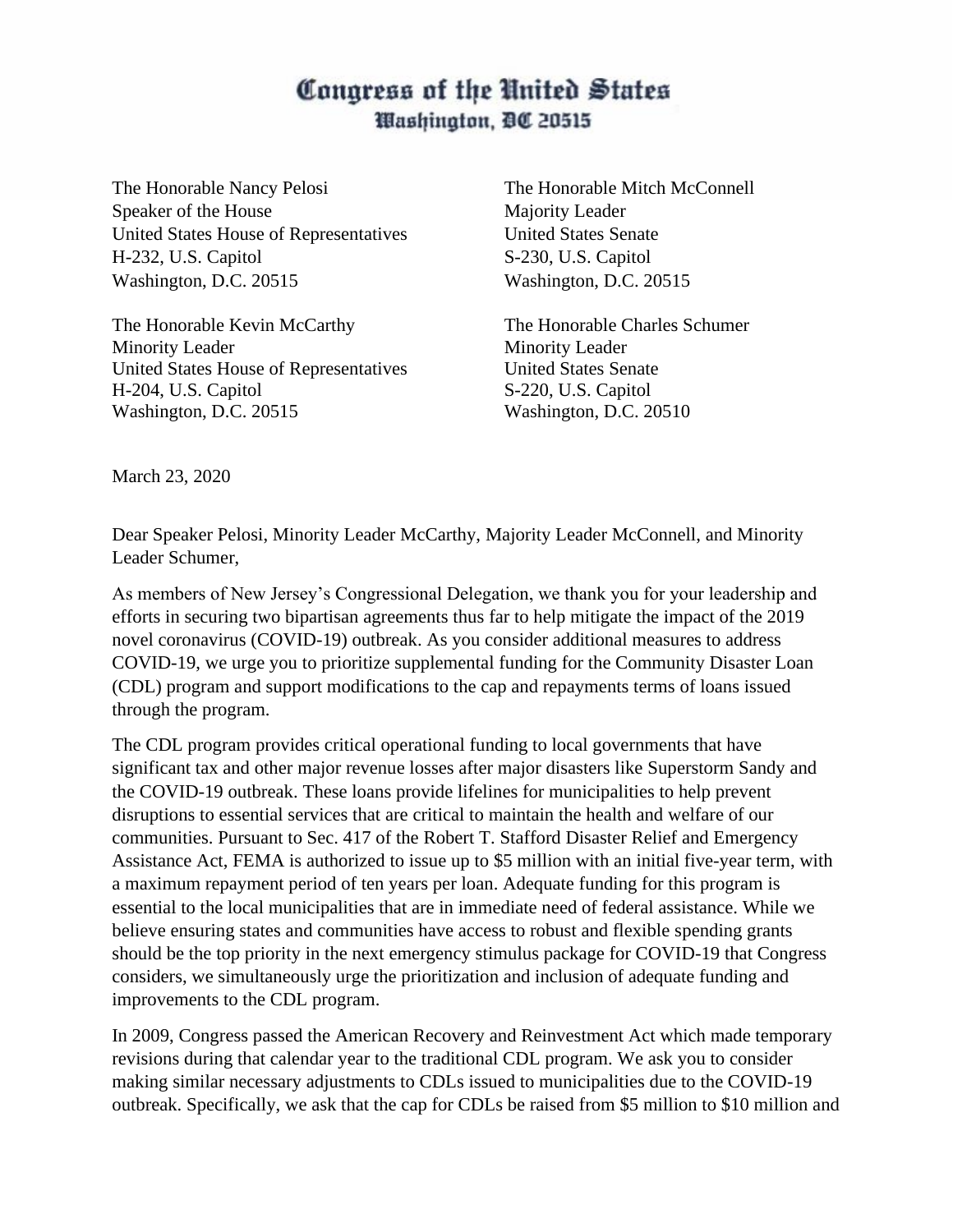ask that the repayment terms of all loans issued through the program be extended from a maximum of ten to fifteen years. We believe these adjustments would provide much needed flexibility for loan recipients of the program for this truly unprecedented event that will have long-lasting economic impacts to all State economies.

Thank you for your consideration of this time sensitive request. Please do not hesitate to contact our offices if we can answer any questions.

Sincerely,

\_\_\_\_\_\_\_\_\_\_\_\_\_\_\_\_\_\_\_\_\_\_\_\_ \_\_\_\_\_\_\_\_\_\_\_\_\_\_\_\_\_\_\_\_\_\_\_\_ \_/s/\_\_\_\_\_\_\_\_\_\_\_\_\_\_\_\_\_\_\_

Andy Kim Robert Menendez Cory A. Booker Member of Congress United States Senator United States Senator

Bonnie Watson Coleman Bill Pascrell, Jr. Member of Congress Member of Congress

 $\mu$  and  $\mu$  and  $\mu$ 

 $\mu$  and  $\mu$  and  $\mu$ 

Donald Norcross Albio Sires

teir

Member of Congress Member of Congress

 $\frac{\partial}{\partial x_i}$ 

Frank Pallone, Jr. **Donald M. Payne, Jr.** Donald M. Payne, Jr.

Member of Congress Member of Congress